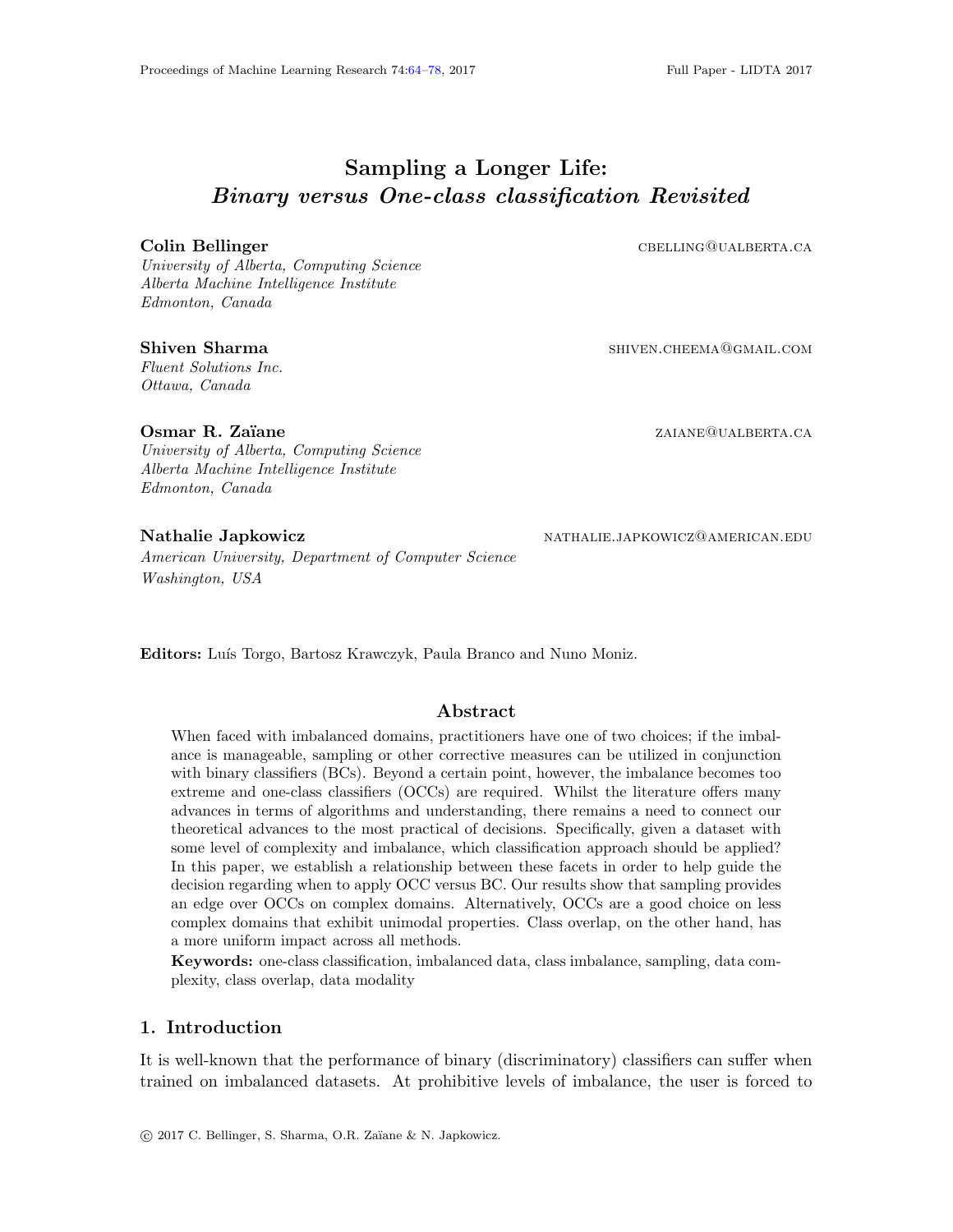resort to one-class classifiers, which learn solely from the majority class [\(Japkowicz](#page-14-1) [\(2000\)](#page-14-1)). However, the fact that discriminatory classifiers are generally perceived to be superior has spawned a rich body of research dedicated to managing the impacts of imbalance. Prominent methods in this area include sampling techniques that adjust the training distribution [\(Chawla et al.](#page-13-0) [\(2002\)](#page-13-0); [Han et al.](#page-13-1) [\(2005\)](#page-13-1); [Wallace et al.](#page-14-2) [\(2011\)](#page-14-2)) and cost-adjustment methods, which alter the costs associated with erroneous prediction to skew the training bias [\(Elkan](#page-13-2) [\(2001\)](#page-13-2); [Wu et al.](#page-14-3) [\(2008\)](#page-14-3)).

Regardless of the technique applied, the intention is to prolong the useful lifespan of binary classifiers trained over increasingly imbalanced settings. Doing so is putting the classifier on life-support, so as to harness its discriminatory power as long as possible. In this work, we explore the questions: How long can we extend the lifespan of a binary classifier with sampling before a one-class classifier must be applied, and how is this outcome impacted by the complexity of the data? We hypothesize that the length of the lifeline offered by a sampling method heavily depends on the properties of the data to which it is applied.

The performance of any classification method will be impacted by both the imbalance ratio as well as the properties of the two classes. Therefore, we delve into this question by explicitly looking into how these properties impact the lifespan of binary classifiers as imbalance increases. This is studied in relation to the performance of one-class classifiers. Our experiments over artificial and benchmark datasets reveal that for complex domains, sampling methods make binary classifiers more robust to increasing imbalance. We find that sampling can help binary classifier outperforming even one-class classifiers at high levels of imbalance. The impact of sampling is less prominent over simpler domains. Here, one-class classifiers become superior at moderate levels of imbalance.

Section [2](#page-1-0) presents an overview of work done in rectifying the imbalance in data for use with binary classifiers. We proceed with the formalization of our question in Section [3.](#page-2-0) In Section [4,](#page-4-0) we outline our framework for conducting the experiments over artificial and benchmark datasets, followed by the presentation and analysis of the results in Section [5.](#page-7-0) Finally, we conclude our study in Section [6.](#page-12-0)

#### <span id="page-1-0"></span>2. Related Work

Early literature on the topic found that class imbalance causes poor predictive performance in standard classifiers. As a result, a great deal of research has been devoted to designing algorithms that are capable of dealing with imbalanced classification tasks, such as by modifying the training distribution by adding or removing instances [\(Chawla et al.](#page-13-0) [\(2002\)](#page-13-0); [He et al.](#page-13-3) [\(2008\)](#page-13-3); [Wallace et al.](#page-14-2) [\(2011\)](#page-14-2); [Bellinger et al.](#page-13-4) [\(2016\)](#page-13-4)), or by adjusting the cost associated with errors made by training [\(Domingos](#page-13-5) [\(1999\)](#page-13-5); [Elkan](#page-13-2) [\(2001\)](#page-13-2); [Wu et al.](#page-14-3) [\(2008\)](#page-14-3)).

Apart from sampling and cost-based methods, other researchers have focused their attention to understanding the nature of the imbalanced learning problem itself [\(Japkowicz](#page-14-4) [and Stephen](#page-14-4) [\(2002\)](#page-14-4); [Prati et al.](#page-14-5) [\(2004\)](#page-13-6); [Batista et al.](#page-13-6) (2004); García et al. [\(2007\)](#page-13-7); [Denil](#page-13-8) [and Trappenberg](#page-13-8) [\(2010\)](#page-13-8)). An important early finding to come out of this work was that imbalance alone is not the problem; the properties of the data have a major impact on predictive performance as well. [Japkowicz and Stephen](#page-14-4) [\(2002\)](#page-14-4), for example, demonstrated that classifiers are not sensitive to any level of imbalance when the target classes do not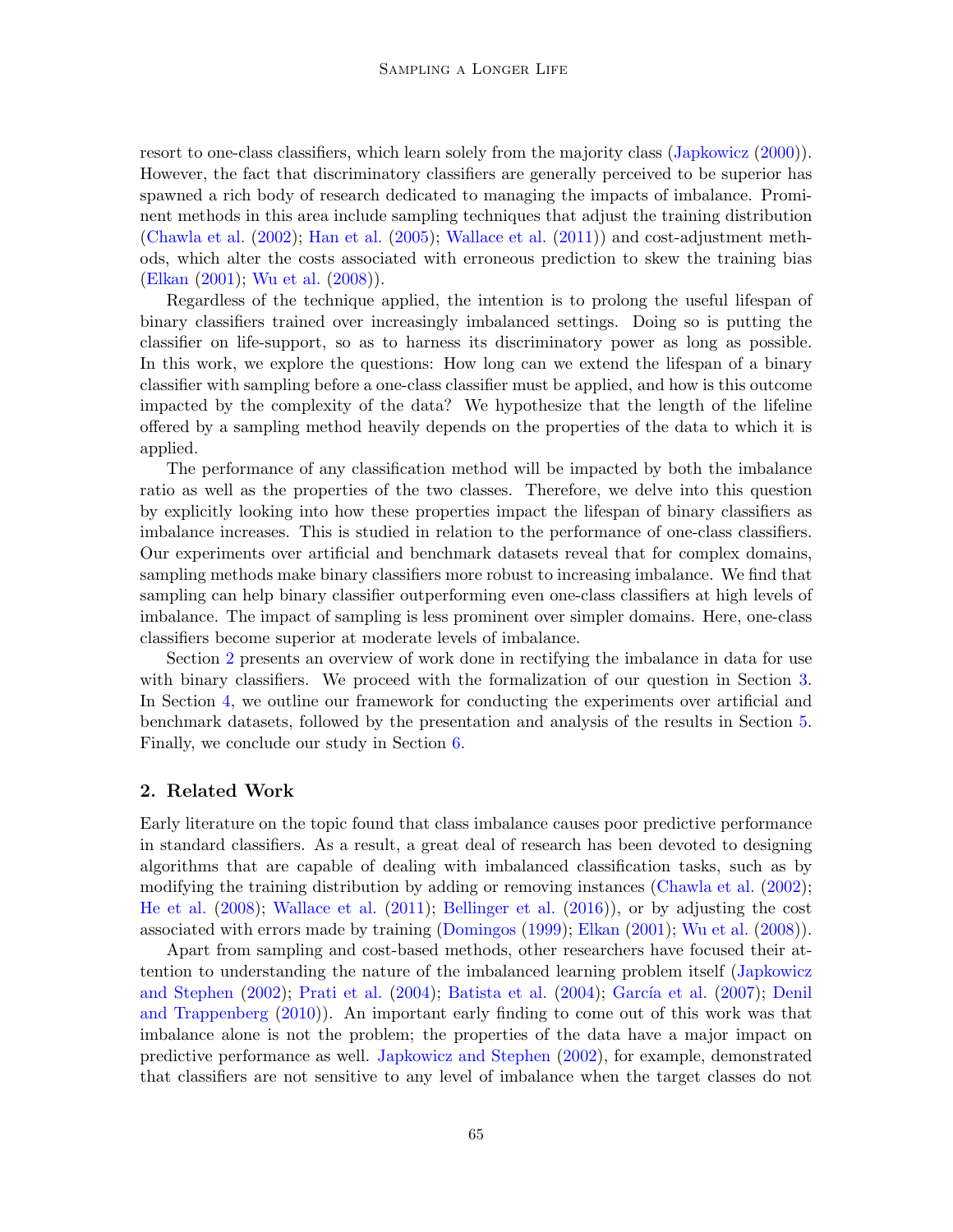overlap. As complexity, in terms of modality and overlap, increases, systems become more sensitive to imbalance. Similarly, Prati et al. also studied the impact of imbalance and complexity; by altering the level of overlap as well as imbalance over synthetic datasets, they found overlap to be the major complicating factor.

In cases of extreme imbalance, research looked into the advantage that one-class classifiers could provide over binary classifiers. [Japkowicz](#page-14-1) [\(2000\)](#page-14-1), for example, compared binary to a one-class neural network with and without under and oversampling on a onedimensional backbone dataset, and found sampling+binary to be superior. However, the results reported by [\(Lee and Cho](#page-14-6) [\(2006\)](#page-14-6)) and [\(Bellinger et al.](#page-13-9) [\(2012\)](#page-13-9)) contradicted these earlier findings. In both cases, one-class classification was found to be preferable on highly imbalanced data.

Whilst these studies have considered many aspects of the relationship between binary versus one-class classification on imbalanced datasets, a more comprehensive study is needed. The aforementioned work applied very few classification and sampling methods, and in the synthetic datasets, the individual aspects of complexity were not controlled separately. As a result, it is unclear how the choice of binary versus one-class classification is impacted by factors which are known to have a great impact on performance.

### <span id="page-2-0"></span>3. Assessing Imbalance, Complexity and Classification Paradigms

Existing research gives us a number of insights about class imbalance. We know, for example, that binary classifiers are often preferable to one-class classifiers even when there is imbalance [\(Bellinger et al.](#page-13-9) [\(2012\)](#page-13-9)), and performance is impacted by domain complexity as well. Likewise, we know that by choosing a good corrective strategy, such as resampling or cost-adjustment, the negative impact of imbalance can be mitigated, at least to some extent [\(He et al.](#page-13-3) [\(2008\)](#page-13-3)). On the extreme imbalance end of the spectrum, it has been shown that in practice one-class classifiers often perform poorly on complex, multi-modal distributions [\(Sharma](#page-14-7) [\(2016\)](#page-14-7)).

However, what are the ties that bind all these facts? Specifically, given a binary classification dataset D with class prior probabilities p and  $1 - p$ , and a theoretical domain complexity score c, which classification paradigm should one apply? Although the existing literature clearly shows that a number of factors impact this decision, the lack of a unifying framework makes it hard to make a clear decision.

In this paper, we assess the relationship between imbalance, complexity and the choice of classification paradigm (binary, sampling+binary or one-class). Specifically, we study the degree to which sampling methods can extend the life of binary classifiers relative to one-class classifier on imbalanced domains, and relate it to the domain complexity in terms of class overlap and modality, and the performance of one-class classifiers. We introduce the *lifeline* measure,  $\ell$ , which represents how much more imbalance sampling can allow a classifier to tolerate, relative to the performance of one-class classifiers. This allows us to establish and analyze the relationship between imbalance, complexity and the choice of classification paradigm. The idea is illustrated in Figure [1.](#page-3-0)  $\ell$  is calculated as the ratio of the size of the minority class for the baseline and the sampled classifier when their respective performances fall below the best one-class classifier. For example,  $\ell = 2$  implies that a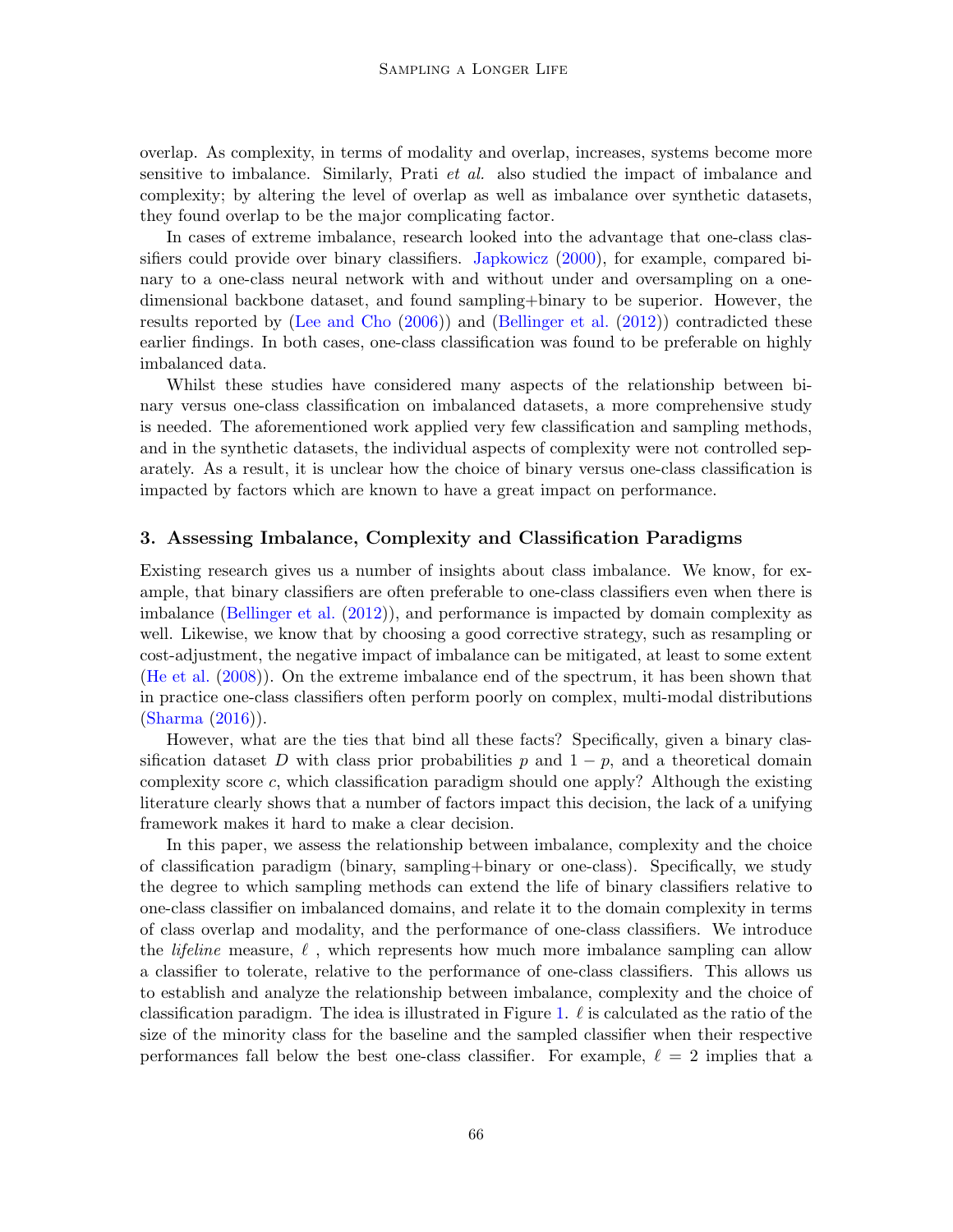

<span id="page-3-0"></span>Figure 1: An illustration of the concept of the *lifeline* offered by sampling over increasing imbalance.

binary classifier with sampling can handle imbalance ratios twice as high as an unsampled binary classifier before its performance falls below a one-class classifier.

We commence our analysis by formalizing the questions we want to answer in this paper: 1). Given a domain with a certain level of complexity, to what extent does sampling binary classifiers prolong their life on imbalanced domains? 2). To what extent does sampling increase the robustness of binary classifiers to increasing imbalance? 3). How does the lifeline and robustness relate to the performance of a one-class classifier over the same domain? and  $\downarrow$ ). Does one form of complexity impact the robustness, lifeline or one-class classifier performance more than the other?

#### 3.1. The Ties That Bind

As a brief recap from the previous section, existing literature gives us the following facts: a) binary classifiers (BCs) are preferable to one-class classifiers (OCCs), b) high absolute imbalance impacts the performance of  $BCs$ , c) sampling methods can improve the performance of BCs in imbalanced situations, and  $d$ ) domain complexity impacts both OCCs and BCs.

Given these facts, it follows that as imbalance increases, the rate at which the performance of a BC decreases will be directly proportional to the complexity of the domain. Furthermore, the performance of a OCC will be higher over less complex domains than over more complex domains. We graphically illustrate these observations in Figure [2.](#page-4-1)

From Figure [2,](#page-4-1) we can formulate broad answers to the questions we postulated. Regarding the lifeline offered by sampling, we hypothesize that, as imbalance increases, the impact of sampling is more prominent over a complex domain than over a simpler domain. This implies that sampling can allow us to harness the power of a BC for longer over complex domains. Naturally, this would depend on how quickly the performance drops as imbalance increases, *i.e.*, how robust it is. This leads us to the next question; given that domain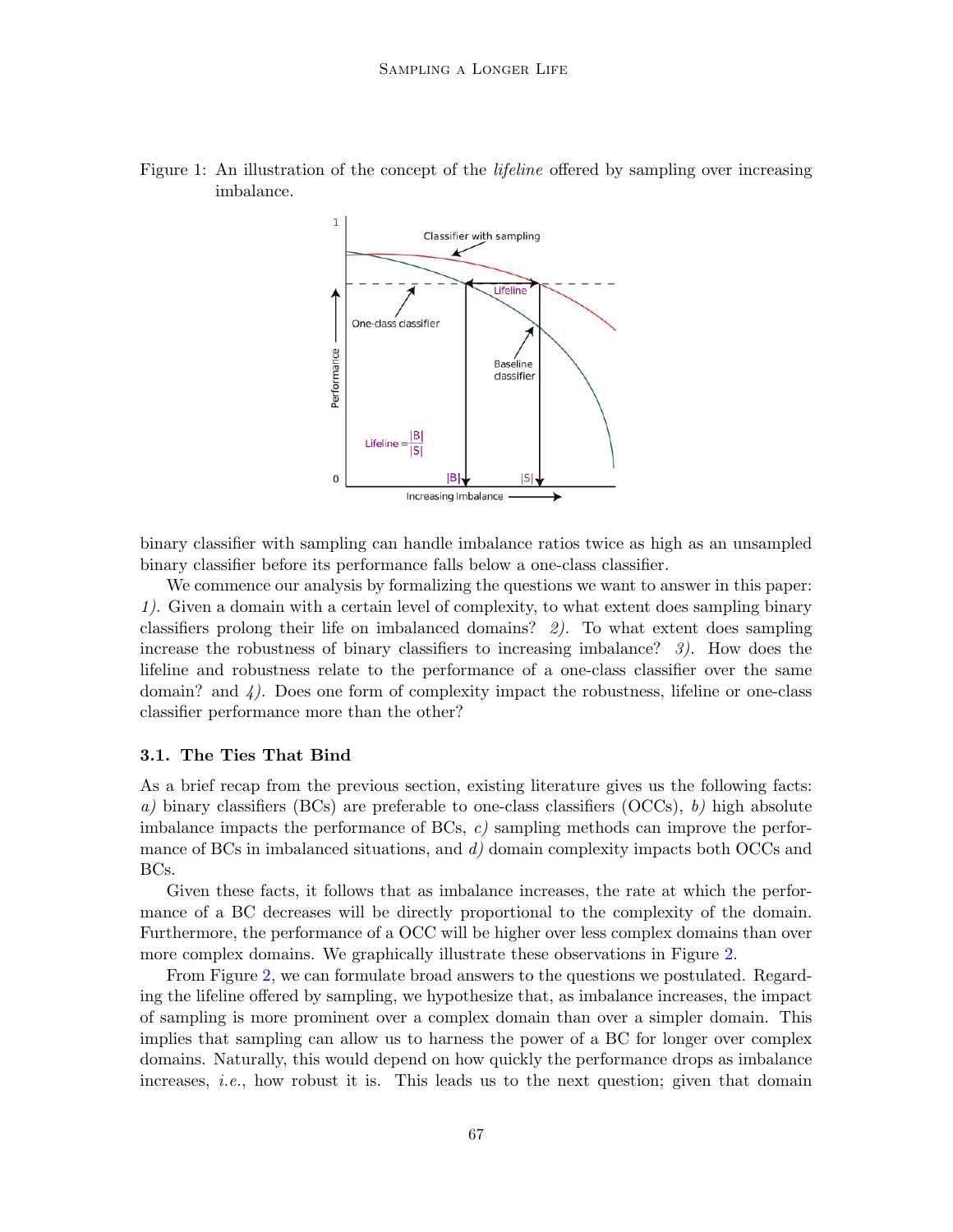

<span id="page-4-1"></span>Figure 2: Classifier performance trends over increasing imbalance on a simple and complex domain

complexity impacts BCs at high levels of imbalance, we would expect sampling to make them far more robust. The implication of this hypothesis directly relates to the first question. Specifically, the more robustness a sampler provides, the longer the expected lifeline. Relating these hypotheses to the performance of OCCs, we hypothesize that over a complex domain, sampling could potentially provide an advantage over a OCC; if complexity impacts a OCC negatively, sampling can extend the life of a BC such that even at extreme imbalance, it outperforms a OCC.

Here, we offer hypotheses to three of our four questions based on current literature. In subsequent sections, we conduct a series of experiments to test these hypotheses empirically, and provide an answer to our fourth question: does one aspect of complexity, or both, have an impact on classification over increasing imbalance for both paradigms of classification. We begin by detailing our experimental framework in the following section.

#### <span id="page-4-0"></span>4. Experimental Framework

In this section, we describe the framework employed for our experiments over both the artificial and real-world data. We begin by first describing the datasets employed, followed by the various algorithms and evaluation metrics.

The artificial setting is composed of four 5-dimensional datasets which are various combinations of multi-modal and unimodal majority and minority distributions. Here, we are specifically focused on the modality of the majority class because of the implications for the induction of one-class classifiers. Specifically, we generated two unimodal datasets, one with and one without overlap, and two multi-modal datasets, one with and one without overlap. This latter case is illustrated in Figure [3.](#page-5-0)The specifications for these are as follows (in each  $N(\mu, \sigma)$ ,  $\mu$  represents the mean vector, and  $\sigma$  the standard deviation):

Data 1: Unimodal target and multimodal outlier distributions: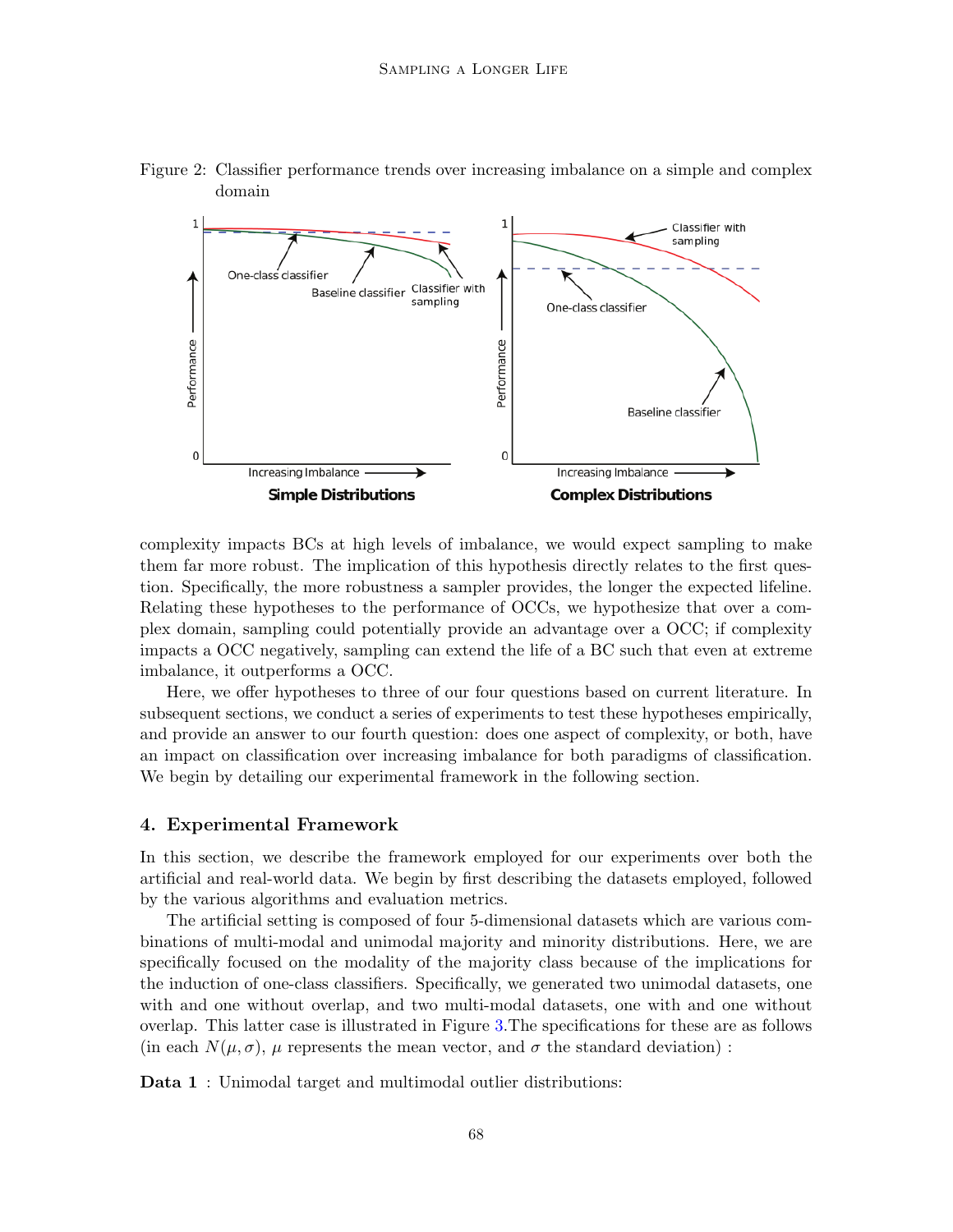

<span id="page-5-0"></span>Figure 3: The first three principle components of the artificial multi-modal datasets without (left) and with (right) overlap

**Target** :  $N([15, 15, 15, 15, 15], 2.75)$ 

Outlier :  $N([5, 5, 5, 15, 15], 2) \cup N([25, 25, 25, 15, 15], 2)$  $\cup N([15, 15, 15, 5, 5], 2) \cup N([15, 15, 15, 25, 25], 2)$ 

Data 2 : Unimodal target and multimodal outlier distributions:

**Target** :  $N([15, 15, 15, 15, 15], 2.75)$ 

Outlier :  $N([5, 5, 5, 15, 15], 3.75) \cup N([25, 25, 25, 15, 15], 3.75)$  $\cup N([15, 15, 15, 5, 5], 3.75) \cup N([15, 15, 15, 25, 25], 3.75)$ 

Data 3 : Multimodal target and multimodal outlier distributions, no overlap:

Target :  $N([5, 5, 5, 5, 5], 3) \cup N([25, 25, 25, 5, 5], 3)$  $\cup N([5, 5, 5, 25, 25], 3) \cup N([25, 25, 25, 25, 25], 3)$ Outlier :  $N([15, 15, 15, 2.5, 2.5], 2) \cup N([27.5, 27.5, 27.5, 15, 15], 2)$ 

 $\cup N([2.5, 2.5, 2.5, 15, 15], 2) \cup N([15, 15, 15, 15, 27.5, 27.5], 2)$ 

Data 4 : Multimodal target and multimodal outlier distributions, overlap:

Target :  $N([10, 5, 5, 10, 5], 3) \cup N([20, 25, 25, 10, 5], 3)$  $\cup N([10, 5, 5, 20, 25], 3) \cup N([20, 25, 25, 20, 25], 3)$ Outlier :  $N([17.5, 15, 15, 5, 2.5], 2) \cup N([25, 27.5, 27.5, 17.5, 15], 2)$  $\cup N([5, 2.5, 2.5, 12.5, 15], 2) \cup N([12.5, 15, 15, 15, 25, 27.5], 2)$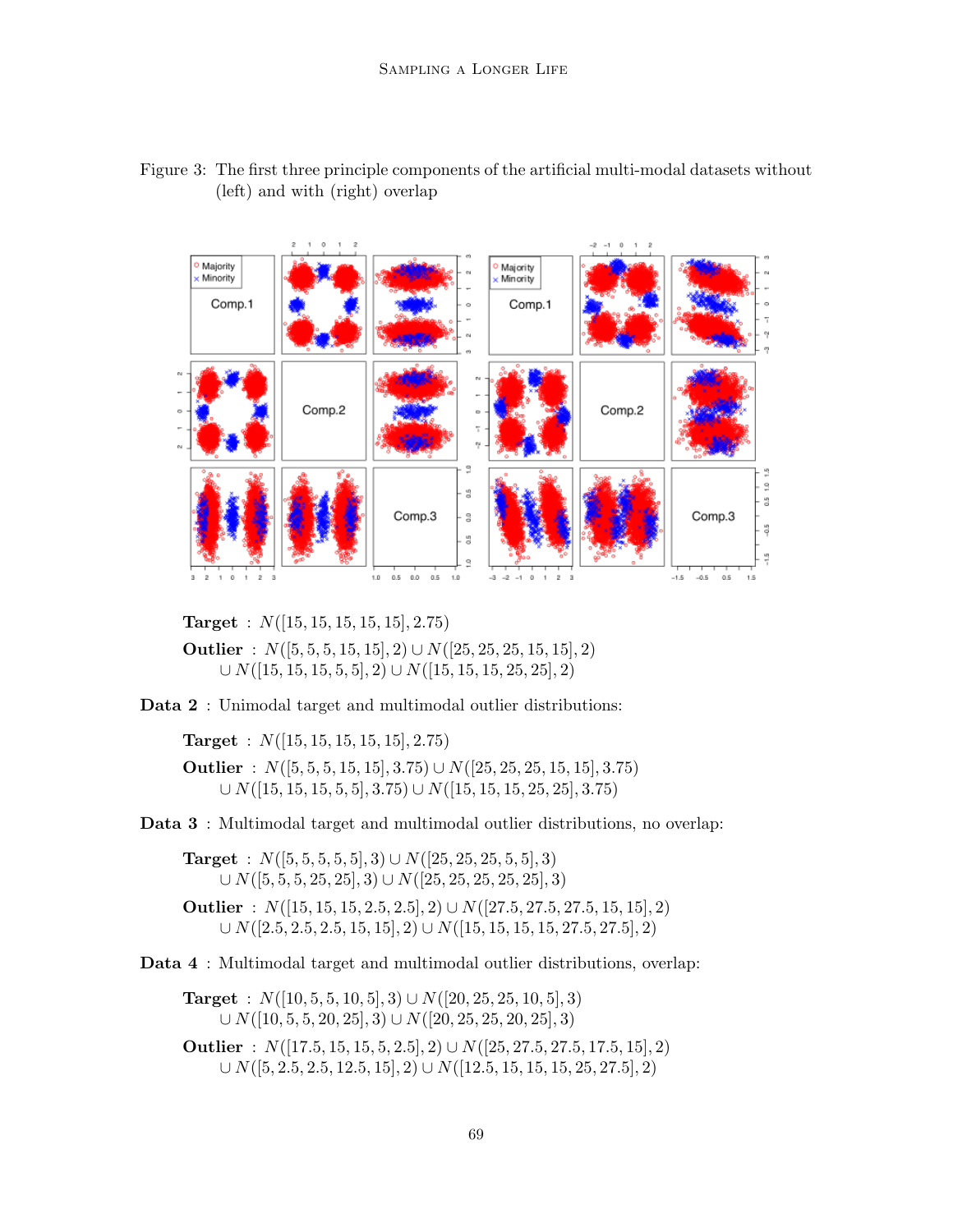| Dataset                                            | M   | $\overline{d}$ | Modality        | Overlap     |
|----------------------------------------------------|-----|----------------|-----------------|-------------|
| Diabetes                                           | 66  | 8              | unimodal        | significant |
| Sonar                                              | 24  | 60             | unimodal,spread | significant |
| Delft pump AR app. <sup>†</sup>                    | 94  | 160            | multi-modal     | significant |
| Alphabets                                          | 749 | 15             | multi-modal     | significant |
| Forest <sub>C1</sub>                               | 624 | 54             | unimodal        | significant |
| Biomed healthy <sup>†</sup>                        | 33  | 5              | unimodal,spread | moderate    |
| Waveform $0^{\dagger}$                             | 149 | 21             | unimodal        | moderate    |
| Heart                                              | 30  | 13             | multi-modal     | moderate    |
| Cancer wpbc non-ret <sup>†</sup>                   | 23  | 33             | unimodal        | significant |
| Spambase spam <sup>†</sup>                         | 906 | 57             | unimodal,spread | moderate    |
| ForestC2C5                                         | 600 | 54             | unimodal        | moderate    |
| Forest                                             | 742 | 54             | bimodal         | moderate    |
| Ionosphere                                         | 31  | 34             | unimodal        | moderate    |
| Arrhythmia normal <sup><math>\uparrow</math></sup> | 91  | 278            | unimodal        | significant |

<span id="page-6-0"></span>Table 1: Datasets employed and associated properties. The datasets marked with † are from the Pattern Recognition Laboratory: <http://prlab.tudelft.nl>.

Table [1](#page-6-0) lists the benchmark datasets that were considered for our study, along with a description of their complexity with respect to overlap and modality. These insights were gained by analyzing their PCA plots of their first three components. Figures [8,](#page-11-0) [9](#page-11-1) and [10](#page-12-1) illustrate the first two principle components of three typical scenarios<sup>[1](#page-6-1)</sup>. Figure [8,](#page-11-0) contains the PCA plot for the Deft pump dataset. It is shown to be multi-modal and contains class overlap. The PCA plot for the Biomed dataset is depicted as being unimodal with overlap and high variance in Figure [9.](#page-11-1) Finally, Figure [10](#page-12-1) shows the Arrhythmia dataset to be unimodal with significant overlap.

It is important to note that, whilst PCA is commonly applied to visualize high-dimensional data, there alternative approaches the may provide addition insight. For completeness, we cross checked our categorizations with two-dimensional visualizations using T-SNE [\(Maaten](#page-14-8) [and Hinton](#page-14-8) [\(2008\)](#page-14-8)), which is widely applied in manifold learning and deep learning applications. Although, the distribution of the data points often looks different, we found the categorizations to be consistent. In addition to visual analysis, more quantitative methods of assessing domain complexity would also be helpful here. This is an ongoing area of research [\(Cano](#page-13-10) [\(2013\)](#page-13-10); [Anwar et al.](#page-13-11) [\(2014\)](#page-13-11)), which we are incorporating into our future work.

In order to perform a comprehensive analysis we consider a multitude of binary classifiers, sampling methods and one-class classifiers. The binary classifiers used are Naïve Bayes (NB), Nearest Neighbour (IBK), Decision Trees (J48), Multilayer Perception (MLP) and Support Vector Machines (SVM). The one-class classifiers employed are the Autoencoder (AE), One-class support vector machine (ocSVM) and the Mahalanobis distance.

<span id="page-6-1"></span><sup>1.</sup> The reminder of the plots can be made available upon request.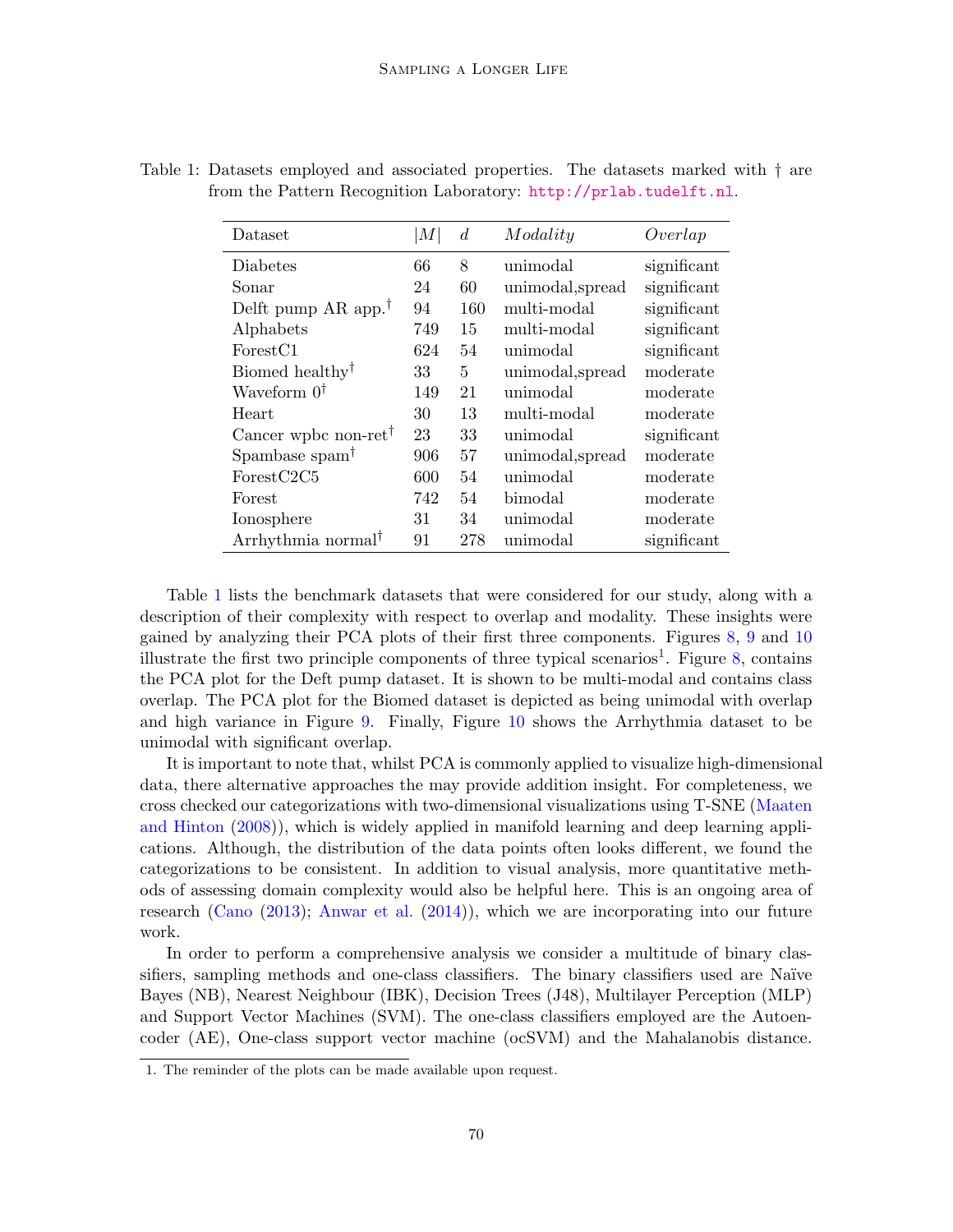With respect to the sampling methods, we employ random oversampling and undersam-pling, SMOTE [\(Chawla et al.](#page-13-0)  $(2002)$ )  $(K = 3, 5, 7)$ , Borderline SMOTE (B1,B2) [\(Han et al.](#page-13-1) [\(2005\)](#page-13-1)), SMOTE with one-sided selection with Tomek links [\(Kubat and Matwin](#page-14-9) [\(1997\)](#page-14-9)) and adaptive synthetic sampling [\(He et al.](#page-13-3) [\(2008\)](#page-13-3)).

All our experiments have been conducted in Python using the sklearn [\(Pedregosa et al.](#page-14-10) [\(2011\)](#page-14-10)) library. The binary classifiers were induced with their default parameters. For ocSVM parameters, for a given target rejection rate, random searches were executed over the  $\nu$ ,  $\gamma$  and C parameters. The model that, on average, produced a rejection rate closest to the specified value, was selected as the best. A similar process was applied for the AE, with exception that the random search was applied over the number of epochs, hidden units and noise level.

The performance measure we use is the geometric mean of the per-class accuracy's, a The performance measure we use is the geometric mean of the per-class accuracy s, a<br>metric immune to class imbalance. It is given by g-mean  $= \sqrt{acc_1 \times acc_2}$ , where  $acc_i$  is the accuracy of the classifier on instances belonging to class  $i$ . Evaluation is done by first splitting the data in half and using one half as the training set and the other half as the testing set. In order to account for variance in the samples, and ultimately the results, we ran 30 iterations of this split, and the final g-mean is the average of these runs. We split the dataset in half as some of the UCI datasets are not very large to begin with, and consequently standards like 10-fold cross validation would result in very small testing sets. To simulate the effect of imbalance, we fix the majority to its natural size in the dataset, and exponentially decrease the size of the minority set, until there are only 4 instances in the minority set. We generate 20 such minority sets by letting  $o = |minority|$  be the number of minority instances. Then, the size of each minority set is  $4^w$ , where  $w \in S$ , an 20-element vector of equally spaced values that range from  $width$  to 1. The value of  $width$ is calculated as  $\frac{\lg o}{\lg 4}$ .

Finally, given that our study is not concerned with specific classifiers and sampling methods, we do not report results specifically for each sampling method and classifier. Instead, at a particular level of imbalance for a dataset, the result we report for the sampled and unsampled classifier is the maximum for all the different classifier and sampling method combinations.

#### <span id="page-7-0"></span>5. Results and Analysis

We first proceed by examining our hypotheses over artificial data. This is followed by a validation of UCI datasets.

#### 5.1. Artificial Datasets

Figures [4,](#page-8-0) [5,](#page-8-1) [6](#page-8-2) and [7](#page-9-0) illustrate the performance trends of the sampled and unsampled binary classifiers (BCs), as well as the best one-class classifier (OCC), over the unimodal and multi-modal artificial datasets with and without overlap, respectively. The y-axis is the g-mean, whereas the x-axis corresponds to the extent of imbalance (as outlined in the previous section), with 0 implying the original distribution, and 20 implying only 4 minority class instances.

From these plots, we observe that over the unimodal datasets, the best BC performance is nearly perfect up to moderate levels of imbalance. The OCCs exhibit a similarly strong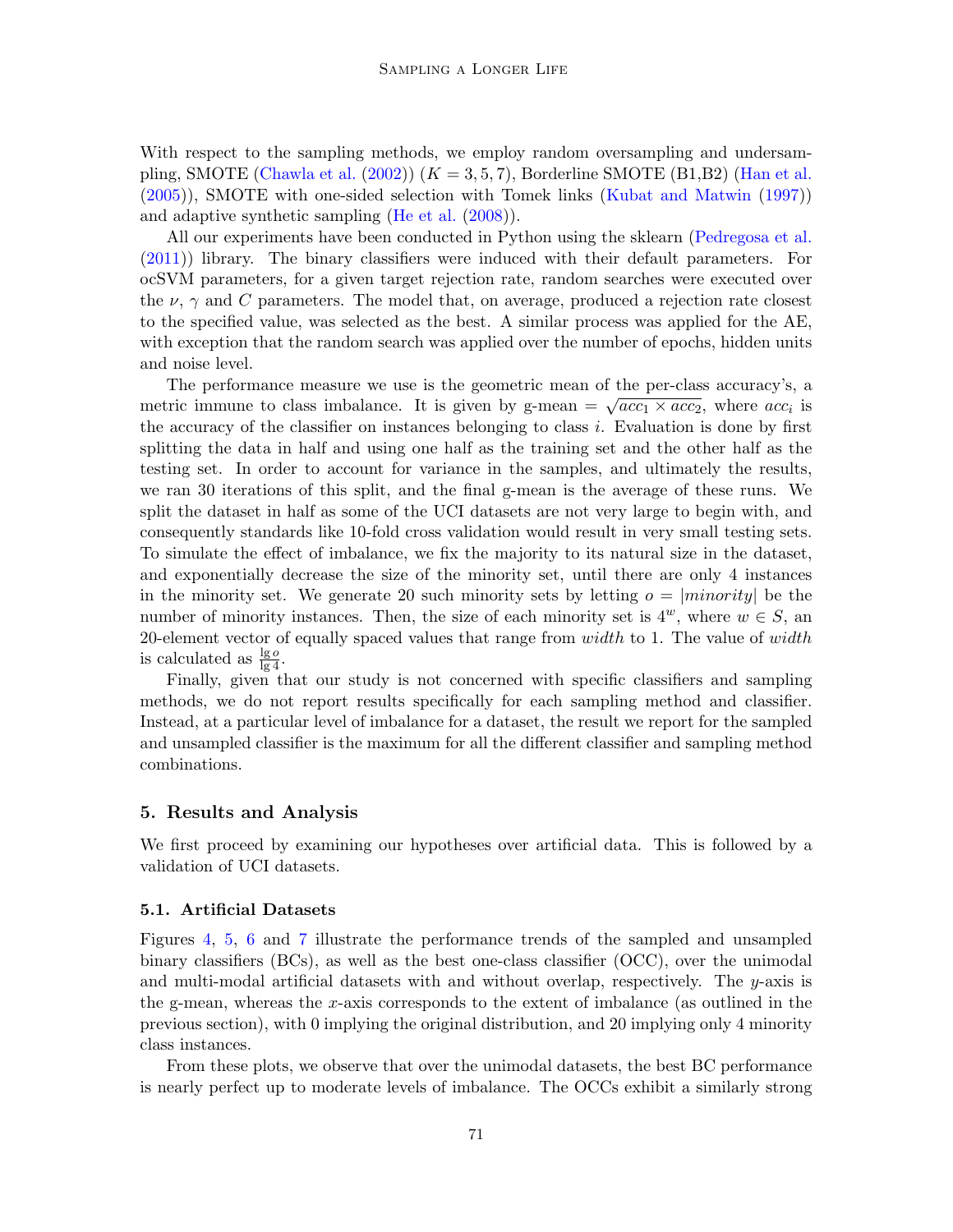<span id="page-8-0"></span>

Figure 4: Classifier trends over the artificial unimodal dataset with overlap.

Figure 5: Classifier trends over the artificial multi-modal dataset with overlap.

<span id="page-8-1"></span>

Figure 6: Classifier trends over the artificial unimodal dataset with no overlap.

<span id="page-8-2"></span>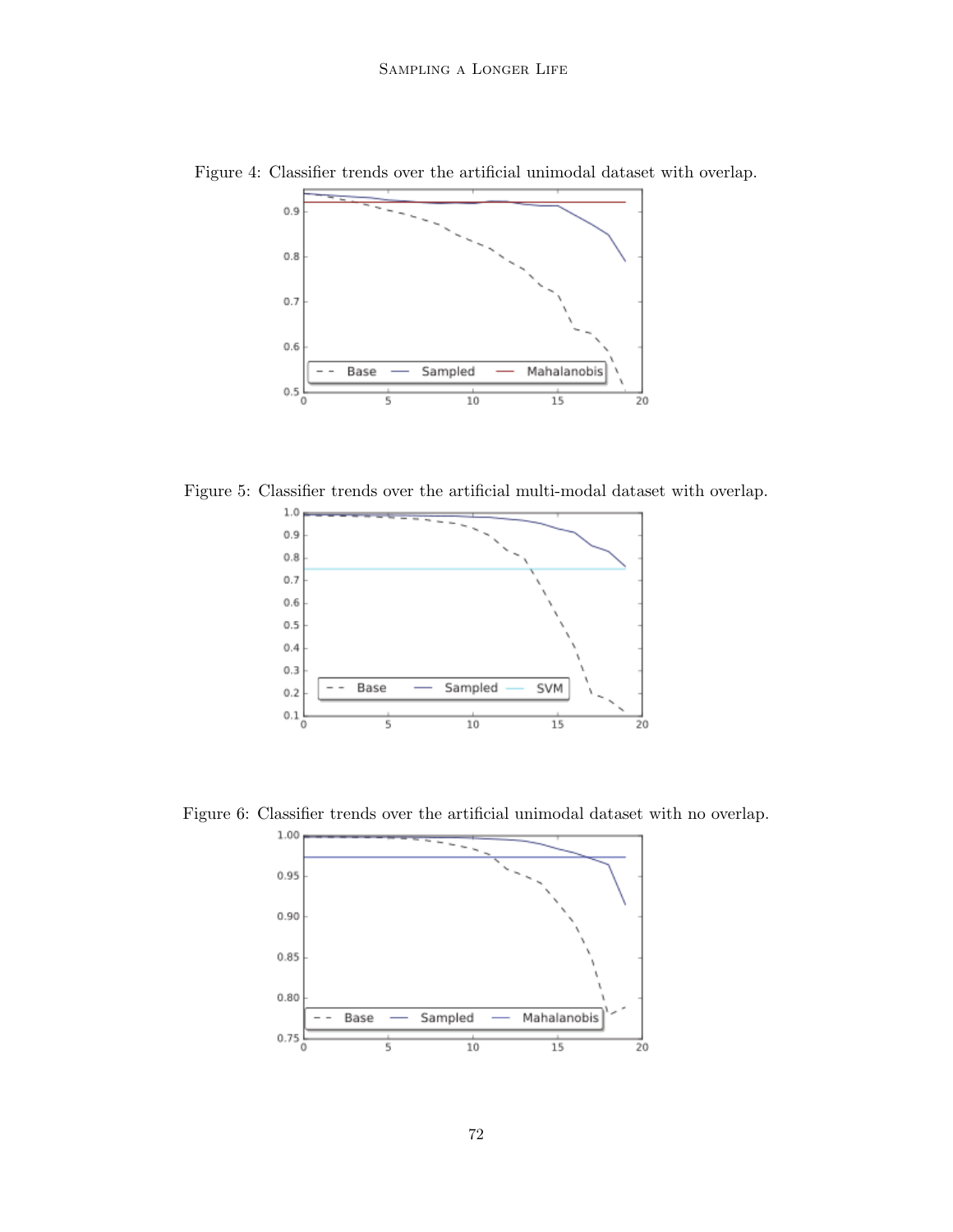<span id="page-9-0"></span>

Figure 7: Classifier trends over the artificial multi-modal dataset with no overlap.

performance that is just below the BC. For the unsampled BC, however, we observe a sharp decline in performance as the imbalance increases; this decline is particularly sharp in the case of overlap. The sampled BC, on the other hand, remains robust to the increasing imbalance in both datasets, and only begins to show signs of suffering at extremely high levels of imbalance.

The gap between the g-mean of the best binary approach and best one-class approach is much greater on multi-modal datasets. The OCCs do not exhibit high performance here. Alternatively, the unsampled BC commences with a strong g-mean, but it reaches an imbalance threshold beyond with it can no longer produce an accurate model. As with the unimodal data, this occurs at a moderate levels of imbalance. The sampled BC remains robust to the increasing imbalance; indeed, it maintains a higher g-mean than the OCC even in the most extreme case of imbalance.

With these observations, we return to the questions asked previously. With respect to the lifeline, from the figures, we observe that sampling provides a significant boost to the life of BCs; this is particularly evident over the more complex multi-modal domains. When considering robustness, over all scenarios, we observe a remarkable increase in the robustness of BCs with sampling, especially at high levels of imbalance. This is particularly pronounced over the multi-modal datases, as is evident by the best and worst g-means; the baselines drop from over 0.99 to just over 0.10, whereas the sampled classifiers are able to stay well over 0.75 even at the most extreme levels of imbalance. When considering the relationship to OCC performance, we observe that sampling can lead to better performance even in cases of extreme imbalance over complex domains. On the multi-modal domain without overlap, the sampled BC is only slightly below the best OCC. When overlap is added, however, even at the highest level of imbalance the sampled BC has an advantage over the OCC. Finally, looking at the *relationship with domain complexity*, the results demonstrate that the OCC is more severely impacted by multi-modality than overlap. The unsampled BCs are less robust in the presence of multi-modality when the imbalance ranges from moderate to high. With sampling, however, there is a greater robustness to combined effect of imbalance and modality. Finally, overlap impacts the robustness of the unsampled BCs as well; the OCCs do not seem to suffer much from it.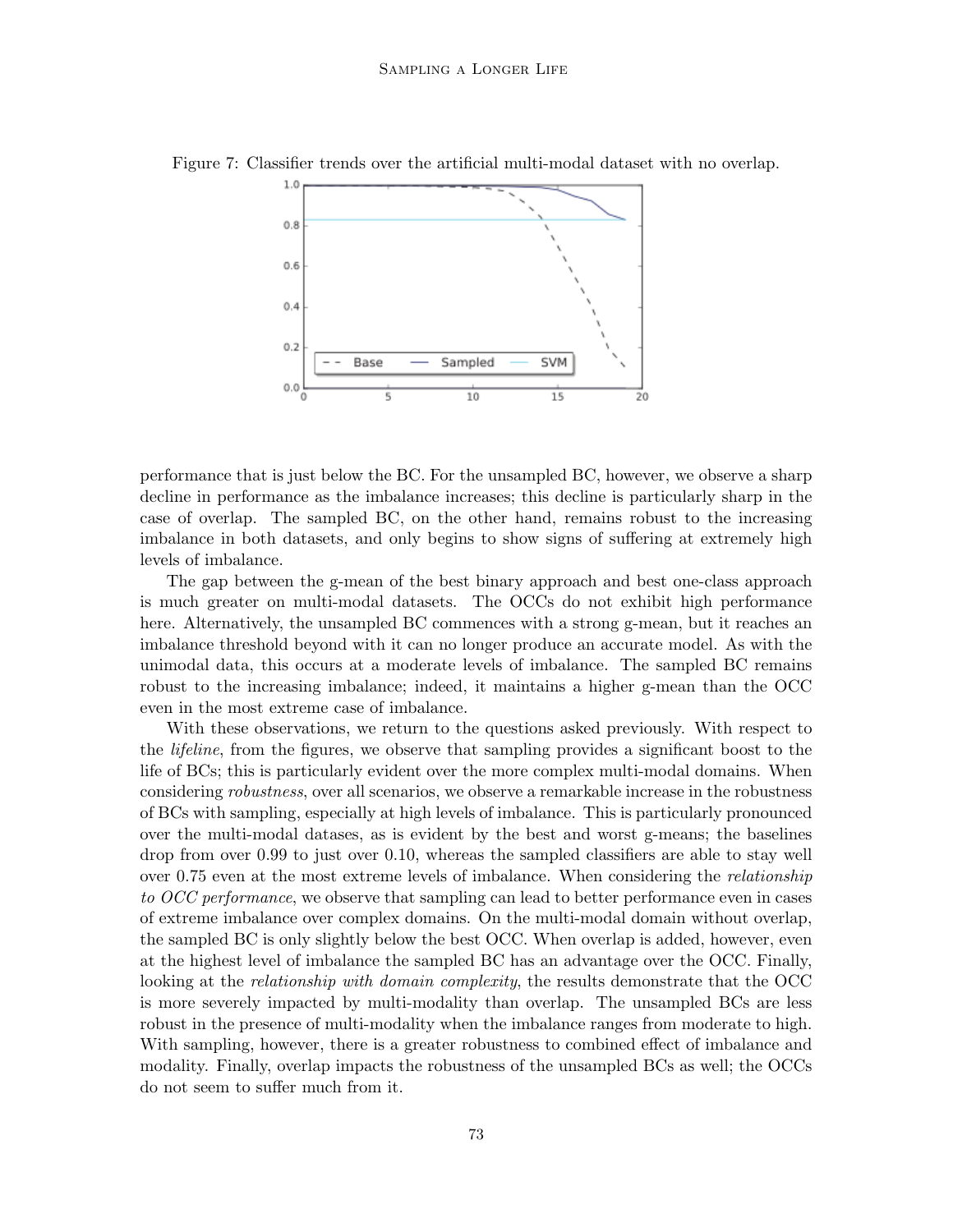| Dataset              | $B_{nat}$ | $B_{imb}$ | $S_{nat}$ | $S_{imb}$ | OCC   | ł.       | size            |
|----------------------|-----------|-----------|-----------|-----------|-------|----------|-----------------|
| Delft pump           | 0.997     | 0.384     | 0.999     | 0.852     | 0.578 | $\infty$ | $-\frac{5}{94}$ |
| <b>Diabetes</b>      | 0.657     | 0.226     | 0.743     | 0.634     | 0.615 | $\infty$ | $-/42/66$       |
| Sonar                | 0.721     | 0.418     | 0.773     | 0.656     | 0.543 | $\infty$ | $-\frac{9}{24}$ |
| Alphabets            | 0.972     | 0.081     | 0.990     | 0.524     | 0.707 | 16.23    | 9/146/769       |
| Forest <sub>C1</sub> | 0.803     | 0.623     | 0.823     | 0.674     | 0.724 | 11.00    | 15/165/624      |
| Waveform             | 0.868     | 0.269     | 0.880     | 0.719     | 0.777 | 5.20     | 5/26/149        |
| <b>Biomed</b>        | 0.866     | 0.755     | 0.884     | 0.833     | 0.863 | 2.60     | 6/16/33         |
| Cancer wpbc          | 0.566     | 0.330     | 0.611     | 0.490     | 0.496 | 2.30     | 4/9/23          |
| Heart                | 0.821     | 0.575     | 0.830     | 0.731     | 0.740 | 2.20     | 4/9/30          |
| Ionosphere           | 0.846     | 0.659     | 0.868     | 0.687     | 0.846 | 1.93     | 16/31/31        |
| Spambase             | 0.895     | 0.458     | 0.909     | 0.604     | 0.801 | 1.37     | 16/22/906       |
| ForestC2C5           | 0.827     | 0.474     | 0.851     | 0.604     | 0.754 | 1.28     | 25/32/600       |
| Forest               | 0.900     | 0.546     | 0.911     | 0.647     | 0.789 | 1.24     | 12/15/742       |
| Arrhythmia           | 0.680     | 0.379     | 0.703     | 0.413     | 0.650 | 1.20     | 39/47/91        |

<span id="page-10-1"></span>Table 2: Classifier statistics for the benchmark datasets.

These results demonstrate our hypotheses at work. In the subsequent section we proceed to validate these on domains from both the UCI repository of datasets and the one-class classification repository available from the Pattern Recognition Laboratory [2](#page-10-0) .

#### 5.2. Benchmark Datasets

The results produced on the benchmark datasets are presented in Tables [2.](#page-10-1) The g-mean of the best binary classifier (BC) for each datasets natural class distribution and the best gmean at the maximum imbalance are denoted by  $B_{nat}$  and  $B_{imb}$  respectively. This illustrates the degradation as the imbalance increases. Similar statistics for the best sampling method are denoted by  $S_{nat}$  and  $S_{imb}$ , and the g-mean for the best one-class classifier (OCC) is given by OCC. The lifelines are denoted by  $\ell$ , and the final column, of the form  $(\#/\#/\#)$ , shows the number of instances of the minority class when the best sampler and BC fall below the OCC, and the original size of the minority class. The  $\ell$  value of  $\infty$  indicates situations where the best sampled classifier is better than the OCC at every level of imbalance; thus, the lifeline is extended 'infinitely' by sampling.

The common property of the four datasets with the longest lifelines is that they have a significant degree of overlap between the classes and are at least somewhat multi-modal. Diabetes and Sonar do not have strong, clearly defined modes, but the small datasets make them additionally challenging. As an example of the strong mutli-modality, we show the PCA plot of the Delft pump data on the left in Figure [8.](#page-11-0) Furthermore, unsampled BCs exhibit a significant performance drop as imbalance increases on these datasets. This is illustrated in the results plot for Deft pump dataset on the right in Figure [8.](#page-11-0) Sampling provides a remarkable level of robustness over these datasets; for example, in the Alphabets

<span id="page-10-0"></span><sup>2.</sup> See: <http://prlab.tudelft.nl>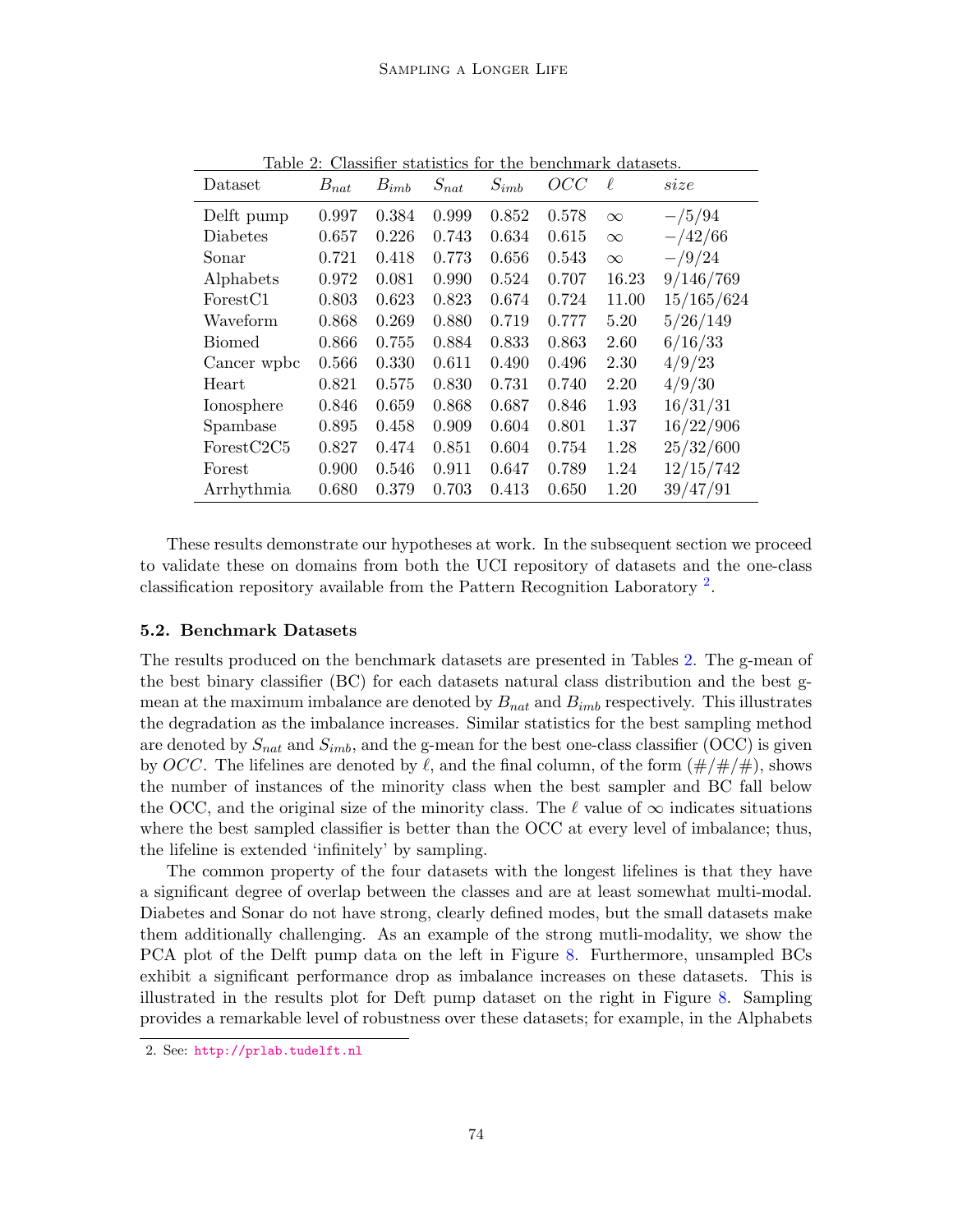

<span id="page-11-0"></span>Figure 8: PCA plot and results curves for the Deft pump dataset.



<span id="page-11-1"></span>Figure 9: PCA plot and results curves for the Biomed dataset.

dataset, the BC g-mean drops to almost 0 from a high value of 0.972, whereas with sampling it only drops to 0.524.

As hypothesized, OCCs are impacted by domain complexity, as shown by the OCC over the top four datasets. Upon closer inspection, we see two scenarios arising. On the Deft pump and alphabets datasets, which have strongest evidence multi-modality, BCs start out strong, but their performance erodes sharply. Conversely, the diabetes and sonar datasets have less pronounced modality, but are small with overlap, thus being difficult for the OCCs and the BCs from the outset. Thus, the two scenarios are  $a$ ) a big gap with sharp erosion, and  $b$ ) a small gap with moderate erosion in binary performance. In all of these cases, sampling is able to significantly extend the lifeline of the best binary classifier.

In Biomed, the dataset with the highest  $OCC$ , we find the opposite properties in the data. This is shown in Figure [9.](#page-11-1) Here, the target class that the OCC is trained on is clearly unimodal. Furthermore, there is little class overlap, making this a relatively easy task for both the OCC and the unsampled BC. The degradation in the g-mean is very slight in comparison to that over the more complex domains. Consequently, the improvement by sampling is relatively small compared to the more complex datasets.

Let us examine the results over the Arrhythmia dataset, which has the smallest lifeline. As shown in Figure [10,](#page-12-1) the classification task is challenging due to exceptional overlap. The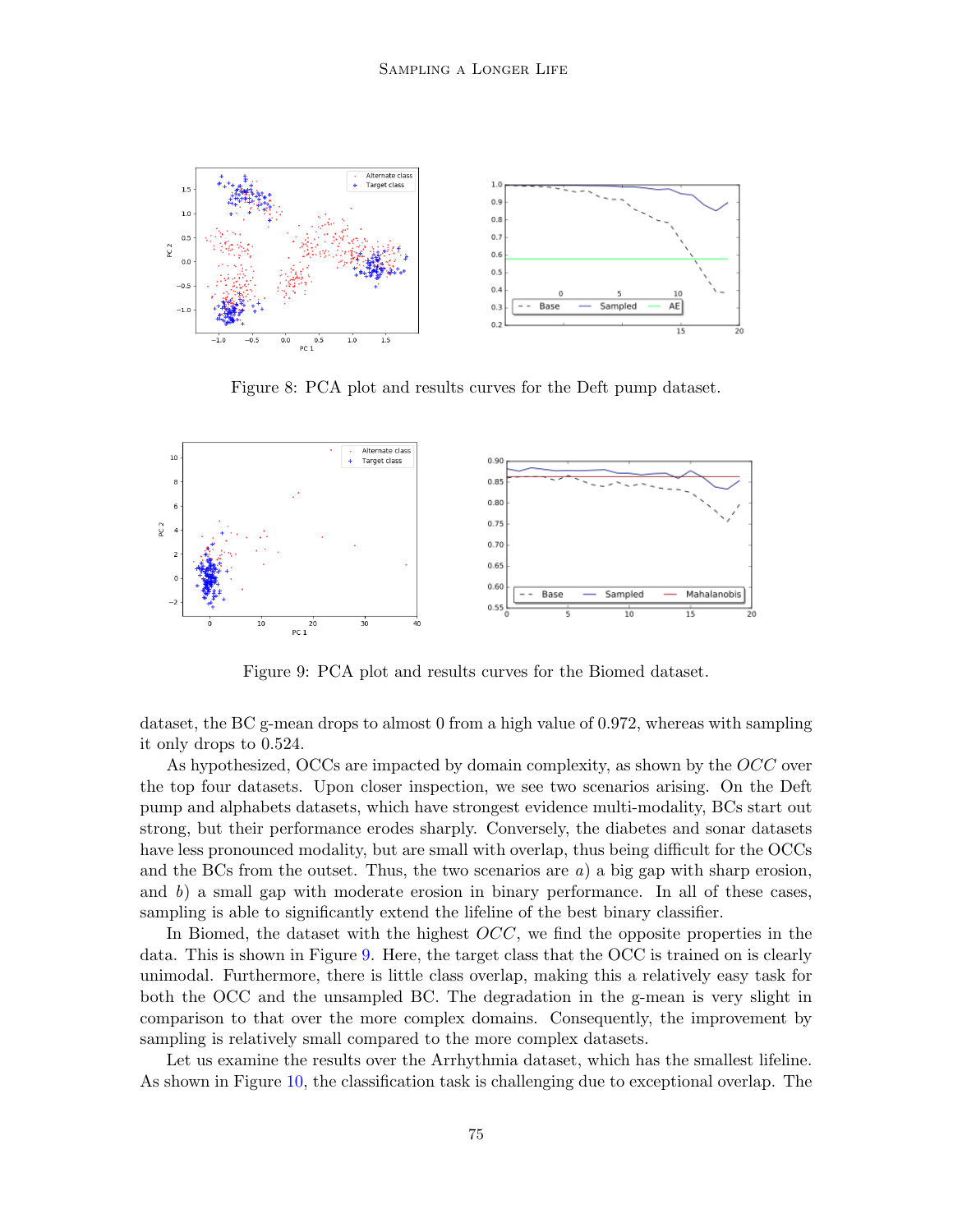

<span id="page-12-1"></span>Figure 10: PCA plot and results curves for the arrhythmia dataset.

target class, however, is unimodal, and thus, the OCC can model it nearly as well as the baseline BC. Even at moderate levels, sampling is not superior to the best OCC. Indeed, all of the datasets with the shorter lifelines have the common property of being unimodal, and, with the exception of the cancer wpbc, having good OCC results and relatively robust baseline BCs.

The results presented in this section indeed validate our initial hypotheses. We see:  $1)$ sampling provides a significant boost in the life of a BC on complex, imbalanced datasets,  $2$ ) the boost naturally leads to greater robustness to imbalance,  $\beta$ ) the performance of OCCs is negatively related to the modality of the domain. As a result, on complex domains sampling is able to maintain a higher g-mean than OCC even in extreme imbalance. Alternatively, in simpler domains, OCC is more likely to dominate over sampled BCs starting at moderate levels of imbalance. To summarize, we find that sampled BCs have an edge over OCCs in multi-modal domains even in extreme imbalance, whereas OCCs are a good option on unimodal domains. Class overlap has a more uniform impact across methods.

#### <span id="page-12-0"></span>6. Concluding Remarks and Future Work

The importance of class imbalance is well established in the machine learning literature. Indeed, much work has focused on new algorithms and understanding the root causes of the problem. However, it remains difficult to extrapolate from research to practice. In this paper, we build a framework from the wealth of research into the root causes of the class imbalance problem to guide the most practical of decisions. Specifically, given a dataset with some level of imbalance and complexity, which classification strategy should I apply? We explore this question over a wide range of imbalance levels, and data complexities, with the latest sampling, binary and one-class classification methods.

Our results show that modality has the greatest impact on the choice of classification strategy. In particular, sampled binary classifiers have improved robustness, and outperform one-class classifiers on multi-modal domains even in extreme imbalance. On the other hand, one-class classifier induce models on unimodal domains that are superior at moderate to high levels of imbalance.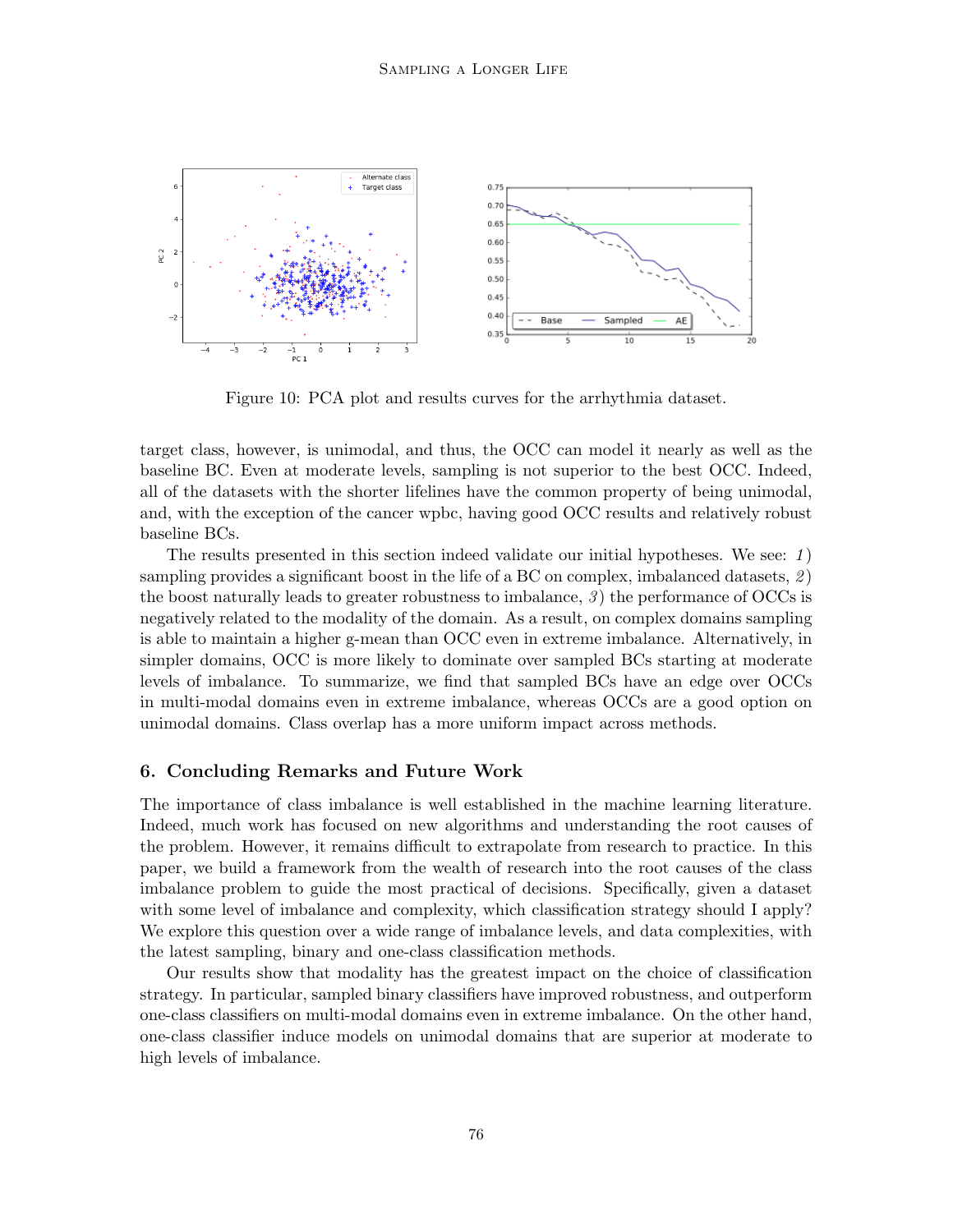For future work will expand the study beyond the impact of modality and class overlap over to other domain properties, such as dimensionality, variance and feature correlations etc. We are interested in meta learning as a way to better understand how these factors combine to influence the choice of classification method. A very important aspect of the future work will be to apply this study in the context of multi-class classification.

### References

- <span id="page-13-11"></span>Nafees Anwar, Geoff Jones, and Siva Ganesh. Measurement of data complexity for classification problems with unbalanced data. Statistical Analysis and Data Mining, 7(3), 2014.
- <span id="page-13-6"></span>G. E. A. P. A. Batista, R. C Prati, and M. C. Monard. A study of the behavior of several methods for balancing machine learning training data. ACM Sigkdd Explorations Newsletter, 6(1):20–29, 2004.
- <span id="page-13-9"></span>C. Bellinger, S. Sharma, and N. Japkowicz. One-class versus binary classification: Which and when? In 11th ICMLA, volume 2, pages 102–106. IEEE, 2012.
- <span id="page-13-4"></span>C. Bellinger, C. Drummond, and N. Japkowicz. Beyond the boundaries of smote-a framework for manifold-based synthetically oversampling. In *ECML/PKDD*, pages 248–263, 2016.
- <span id="page-13-10"></span>José-Ramón Cano. Analysis of data complexity measures for classification. Expert Systems with Applications, 40(12):4820-4831, 2013.
- <span id="page-13-0"></span>N.V. Chawla, K.W. Bowyer, L.O. Hall, and Kegelmeyer W.P. SMOTE: Synthetic Minority Over-Sampling Technique. J. Artificial Intelligence Research, 16:321–357, 2002.
- <span id="page-13-8"></span>M. Denil and T. P. Trappenberg. Overlap versus imbalance. In *Canadian Conference on* AI, pages 220–231. Springer, 2010.
- <span id="page-13-5"></span>P. Domingos. Metacost: A general method for making classifiers cost-sensitive. In 5th ACM SIGKDD, pages 155–164. ACM, 1999.
- <span id="page-13-2"></span>C. Elkan. The foundations of cost-sensitive learning. In IJCAI, volume 17, pages 973–978. Lawrence Erlbaum Associates Ltd, 2001.
- <span id="page-13-7"></span>V. García, J. Sánchez, and R. Mollineda. An empirical study of the behavior of classifiers on imbalanced and overlapped data sets. Progress in Pattern Recognition, Image Analysis and Applications, pages 397–406, 2007.
- <span id="page-13-1"></span>H. Han, W. Y. Wang, and B. H. Mao. Borderline-SMOTE : A New Over-Sampling Method in Imbalanced Data Sets Learning. Advances in intelligent computing, pages 878–887, 2005.
- <span id="page-13-3"></span>H. He, Y. Bai, E. A. Garcia, and S. Li. ADASYN: Adaptive synthetic sampling approach for imbalanced learning. IEEE IJCNN, 3:1322–1328, jun 2008.